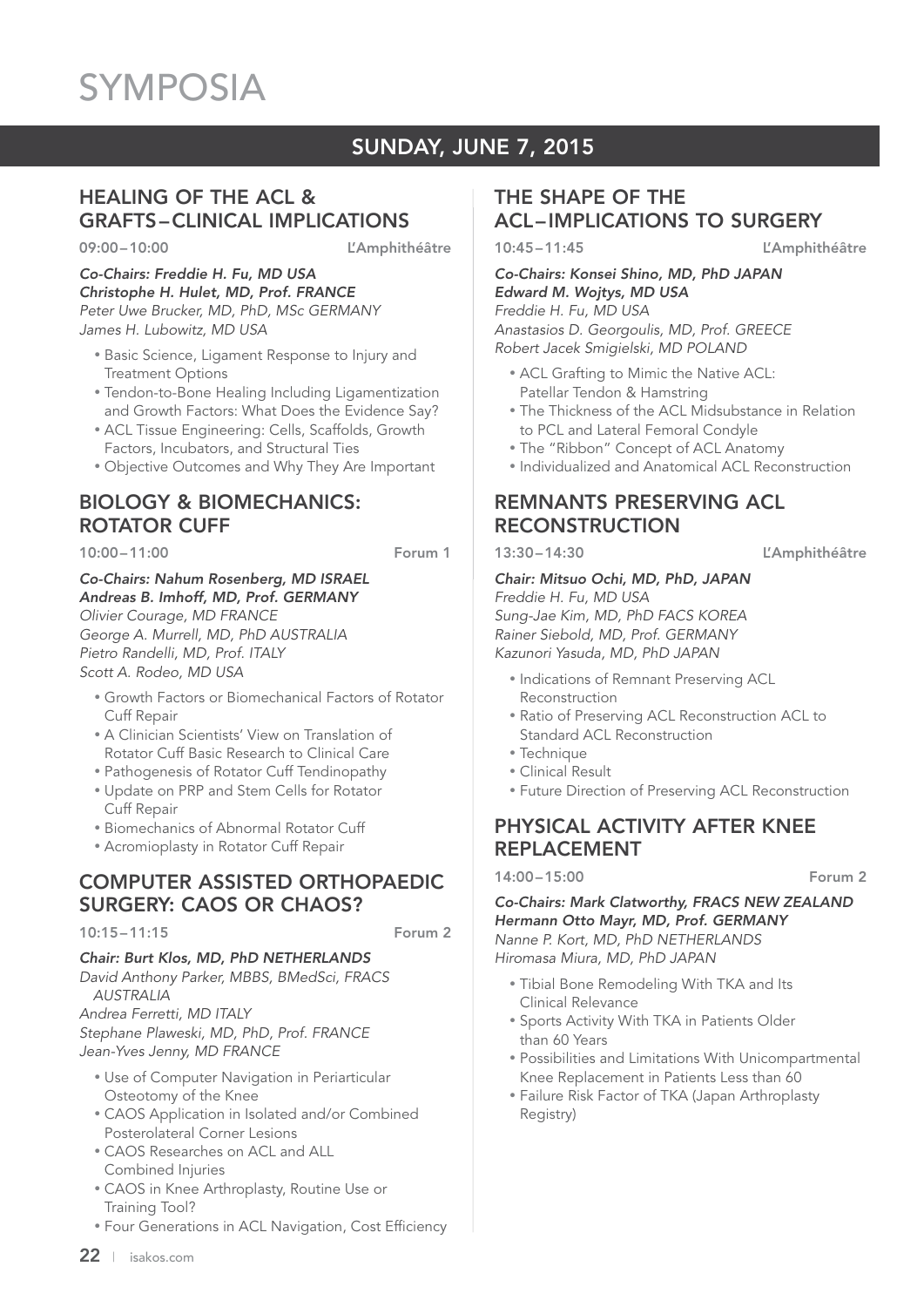# INNOVATIVE KNOWLEDGE ON ACL BIOMECHANICS

#### 15:30 – 16:30 L'Amphithéâtre

#### *Co-Chairs: Kazunori Yasuda, MD, PhD JAPAN Timothy E. Hewett, PhD USA*

*Andrew A. Amis, FREng, PhD, DSc UNITED KINGDOM Volker Musahl, MD USA*

*Evangelos Pappas, PT, PhD, OCS, AUSTRALIA*

- Anatomy and Function of the ACL and Lateral Structures in Resisting Tibial Anterior Drawer and Internal Rotation
- Biomechanical and Clinical Evaluation of Rotatory Knee Instability
- ACL Injuries During Cutting Tasks: Common Neuromuscular Deficit Profiles
- Prevention of Primary and Secondary ACL Injuries: A Novel Innovative Approach

# EDUCATION IN ARTHROSCOPY AND THE ROLE OF SIMULATORS

15:30 – 16:30 Forum 3

#### *Co-Chairs:Mustafa Karahan, Prof. TURKEY C. Niek Van Dijk, MD, PhD NETHERLANDS Kai-Ming Chan, MBBS, MCH(ORTH), FRCPS(G), FRCS(E) FRCS.ED(ORTH) HONG KONG Gabriëlle Tuijthof, MSc, PhD NETHERLANDS*

*Nikhil N. Verma, MD USA*

- Defining Essential Skills and What to Teach
- How to Teach: Concepts of Surgical Skill Teaching and Strategy of Designing a Program
- Skills Transfer to the OR
- Simulators in Surgical Skills Training

# DECISION MAKING IN SHOULDER **INSTABILITY**

16:30 – 17:30 Forum 1

#### *Co-Chairs: Matthew T. Provencher, MD USA Guillermo Arce, MD ARGENTINA Richard L. Angelo, MD USA Pascal Boileau, MD, Prof. FRANCE Giovanni Di Giacomo, MD ITALY Vicente Gutierrez, MD CHILE*

- 18-Years Old. Contact Sport. 2 Dislocations. 20% Bone Loss With Fragment
	- I Decide in Advance Based on the Glenoid Track
	- Mom, If We Keep the Fragment, He Will Do Fine
	- From "La Carte," I Will Take the Arthroscopic Latariet
- 32-Years Old. Tennis. Recurrence After Bankhart Repair. 20% Attritional Bone Loss
	- I Stay Anatomic. Bankart Plus Remplissage
	- Belt and Suspenders Approach. Open Latarjet for All Revisions
	- Better Safe Than Sorry. Bony Bumpers for Failures

# MONDAY, JUNE 8, 2015

# STATE OF ART IN AC JOINT DISLOCATIONS

11:00 – 12:00 Forum 1

#### *Chair: Guillermo Arce, MD ARGENTINA Klaus Bak, MD DENMARK Benno Ejnisman, MD BRAZIL Augustus D. Mazzocca, MS, MD USA*

- Anatomy, Injury Patterns and New
	- Classification Criteria
- Biomechanics and Conservative Treatment: Rehabilitation and Return to Sports
- Surgical Treatment Acute
- Surgical Treatment Chronic
- Problem Cases

# THE DIFFERENT ASPECTS OF AN ANATOMICAL ACL RECONSTRUCTION

13:30 – 14:30 L'Amphithéâtre

*Co-Chairs: Edward M. Wojtys, MD USA Manfred Bernard, MD, PhD GERMANY Giuliano Giorgio Cerulli, MD ITALY Anastasios D. Georgoulis, MD, Prof. GREECE Takeshi Muneta, MD, PhD JAPAN*

- Anatomical ACL Reconstruction With B-PT-B in Press Fit Technique
- Original All-Inside Technique
- ACL Reconstruction Approaching the Femoral Remnant from Behind
- An Anatomic ACL Reconstruction Restores the Common Game Between ACL & PCL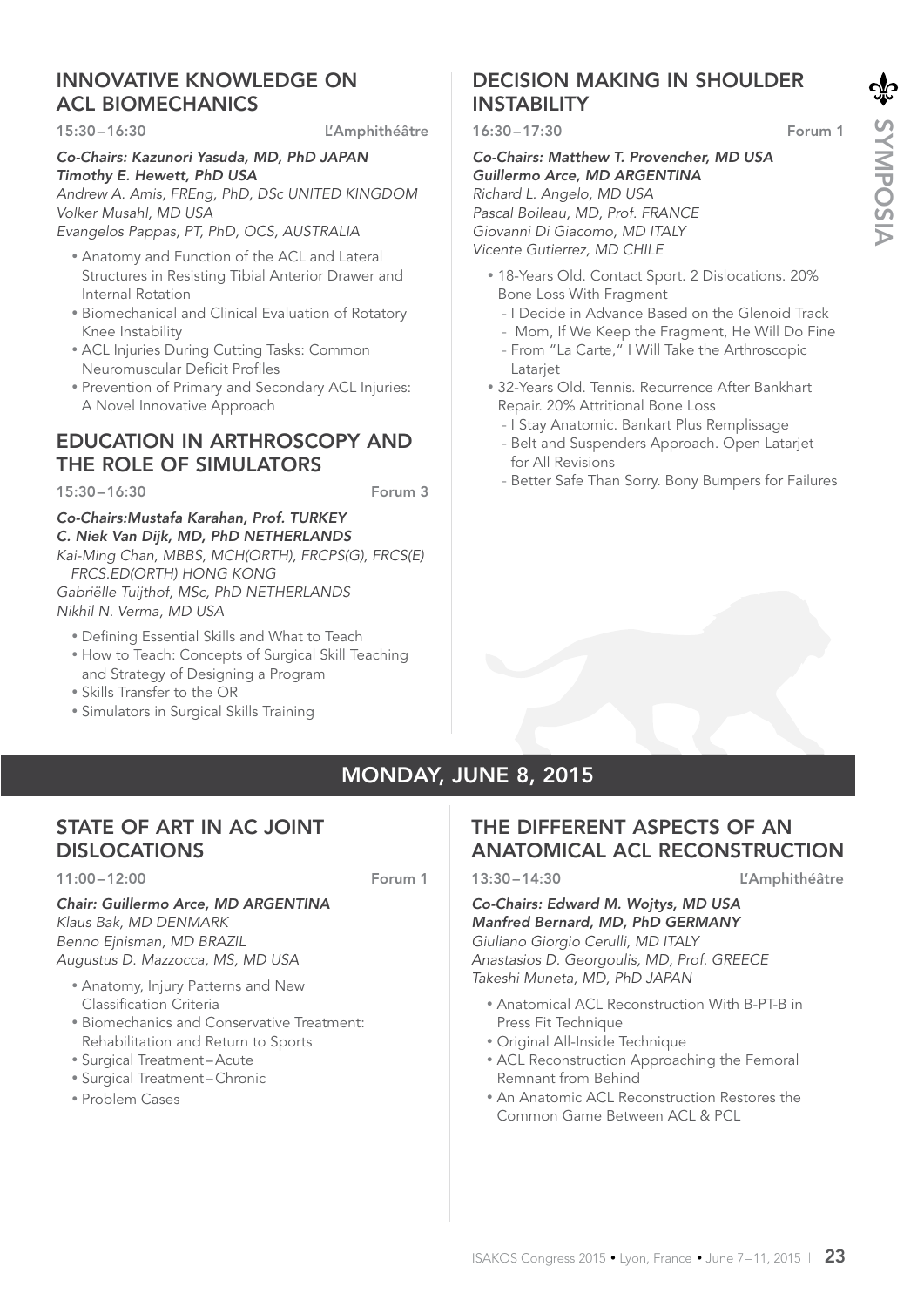# MONDAY, JUNE 8, 2015 (CONT.)

# IN VIVO TKA KINEMATICS: HOW TO DESCRIBE IT, HOW TO USE IT

14:00 – 15:00 **Forum 2** 

*Co-Chairs: Maurilio Marcacci, MD ITALY Stephen M. Howell, MD USA Philippe Beaufils, MD FRANCE*

- Is Functional Flexion (Helical) Axis a Reliable Reference for Femoral Component Positioning?
- Assessing the Epicondylar Axis by Pre-Op CT Scan and Navigation. An Intermediate Step Between Mechanical and Kinematic Positioning in TKR
- Principles, Alignment, Balancing, and Results of Kinematic Alignment: An Option for Total Knee Arthroplasty
- Case Presentations

# MEDIAL PATELLOFEMORAL LIGAMENT: ANATOMY, INJURY & **RECONSTRUCTION**

 $14:00 - 15:00$  Forum 3

#### *Co-Chairs: Donald C. Fithian, MD USA David Henri Dejour, MD FRANCE*

*Michael Elias Hantes, Assoc. Prof. GREECE Philip Bastian Schoettle, MD, PhD, Assoc. Prof. GERMANY*

- Anatomy of Patellar (In)Stability
- Surgical Principles of MPFL Reconstruction
- Avoiding and Managing Complications in MPFL Surgery
- Is MPFL Alone Sufficient to Stabilize the Patella?

# KNEE LAXITY AND ROTATION MEASUREMENT

15:30 – 16:30 L'Amphithéâtre

#### *Chair: Joao Duarte Espregueira-Mendes, MD, PhD PORTUGAL*

*Ryosuke Kuroda, MD, PhD JAPAN Volker Musahl, MD USA Andrew D. Pearle, MD USA Romain Seil, MD LUXEMBOURG Elvire Servien, MD, PhD, Prof. FRANCE*

- Stress X-Rays and Radiographic Evaluation
- Laxity Measurement in MRI Rotation and Translation
- How Can the Pivot Shift Help to Score Your Patient?
- Quantitative Evaluation of the Pivot Shift Using an Electromagnetic Measurement System
- Robotic Sagittal and Rotational Laxity Measurement of ACL Tears
- New Ways to Evaluate Rotational Laxity

# BIOLOGIC THERAPIES FOR CARTILAGE

15:30 – 16:30 Forum 2

#### *Chair: Johnny Huard, PhD USA Adam William Anz, MD USA Frank Barry Prof. IRELAND*

- Update on the latest Cell Therapy for Cartilage Repair
- Immune-Modulating Therapy for Symptom Management
- Clinical Application in a Sports Medicine Practice

# ATHLETIC TEAM PHYSICIAN

15:30 – 16:30 Forum 3

*Chair: Dean C. Taylor, MD, USA*

*Lucio Sergio Rocha Ernlund, MD, MSc, BRAZIL Mohsen Hussein, PhD, SLOVENIA Geoffrey Verrall, MBBS FACSP, AUSTRALIA Roshan Mangaldas Wade, MS Ortho, D Ortho FCPS DNB Ortho, INDIA*

# THE BICEPS TENDON IN THE YOUNG & ATHLETICALLY ACTIVE PATIENT

15:45 – 16:45 Forum 1

*Chair: Felix Henry Savoie III, MD USA Klaus Bak, MD DENMARK Eugene Ek, MBBS, PhD, FRACS AUSTRALIA Michael Thomas Freehill, MD USA Matthew T. Provencher, MD USA Anthony A. Romeo, MD USA*

- Anatomy, Examination and Imaging of the Biceps
- Tenotomy Technique to Avoid Deformity
- Slap Tears in Non-Overhead Athletes: Repair vs. Tenodesis
- Slap Tears in Overhead Athletes: Repair vs. Tenodesis
- Biceps Injuries in Athletes, Including Tendonitis, Tendonopathy, Subluxation and Partial Tears: What to Do and When
- The Failed Biceps Tenodesis with Pain: What Can be Done?
- Clinical Cases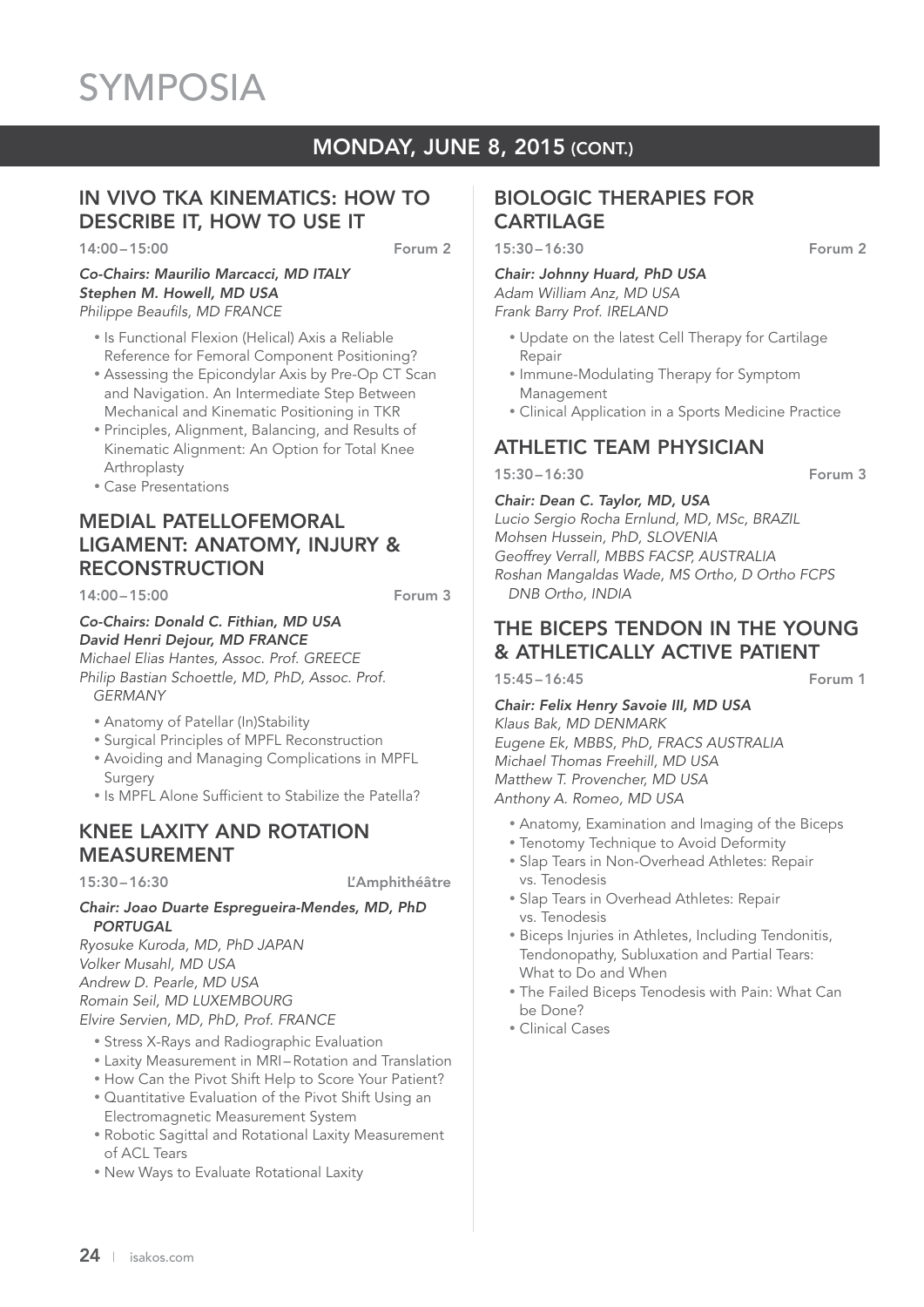# SHORT ACL GRAFTS SPARE TENDON AND BONE

16:30 – 17:30 L'Amphithéâtre

*Co-Chairs: James H. Lubowitz, MD USA Stephane Plaweski, MD, PhD, Prof. FRANCE Michel Collette, MD, BELGIUM Yasuyuki Ishibashi, MD JAPAN Hubert Lanternier, MD FRANCE*

- Basic Science; Surgical Technique; Tips/Pearls/ Pitfalls/Advantages/Disadvantages; Clinical Results
- Short Graft: Progress or 'Buzz'?
- Remnant Preserving, Double-Bundle, Short Graft ACL
- All Inside-ACL Hybrid EndoTLS

# TUESDAY, JUNE 9, 2015

# ACL REVISION: EVERYTHING YOU WANTED TO KNOW

10:45-11:45 L'Amphithéâtre

### *Co-Chairs: Robert G. Marx, MD, MSc, FRCSC USA Robert A. Arciero, MD USA*

*Annunziato Amendola, MD USA Christopher D. Harner, MD USA Konsei Shino, MD, PhD JAPAN Stefano Zaffagnini, MD, Prof. ITALY*

- Evaluation of Failed ACL: How to Make Sure it Works the Second Time, Graft Choice and Technique
- Tunnel and Hardware Problems: When I Single Stage, When I Bone Graft and Technique
- The Role of Extra-Articular Knee Reconstruction in Revision ACL Surgery
- Management of Collateral Ligament Laxity in ACL Revision
- Role of Osteotomy in ACL Revision

# ADVANCES IN ELBOW AND WRIST ARTHROSCOPY IN ATHLETICALLY ACTIVE PATIENTS

11:00 – 12:00 Forum 1

#### *Co-Chairs: Luigi Adriano Pederzini, MD ITALY Marc Raymond Safran, MD USA*

*Gregory Ian Bain, MBBS, FRACS, PhD AUSTRALIA Christophe Louis Mathoulin, Prof., MD, FMH FRANCE Felix Henry Savoie III, MD USA*

- Epicondylitis
- Stiffness and OCD
- Elbow Arthroscopy The Future
- Wrist Arthroscopy in Sportsmen
- Wrist Arthroscopy in Professional Athletes

# TREATMENT OF MASSIVE ROTATOR CUFF TEARS

13:30 – 14:30 Forum 1

*Co-Chairs: Stephen S. Burkhart, MD USA Philippe P. Hardy, MD, PhD, Prof. FRANCE Fernando Enrique Barclay, MD ARGENTINA Seung-Ho Kim, MD, PhD KOREA Teruhisa Mihata, MD, PhD JAPAN*

- Clinical and Radiological Evaluation of Massive Cuff Tears
- Arthroscopic Repair Indications Technique and Results
- Superior Capsule Reconstruction
- What to Do With a Failed Arthroscopic Repair of a Massive Cuff Tear?
- Clinical Cases

# BIOLOGICAL AND NEW CONCEPTS TO TREAT LIGAMENT INJURIES

13:30 – 14:30 Forum 2

*Chair: Francois M. Kelberine, MD FRANCE Giuliano Giorgio Cerulli, MD ITALY Chih-Hwa Chen, MD TAIWAN*

*Mahmut Nedim Doral, MD, Prof. TURKEY*

- Improvement of Conservative Treatment of Collateral Ligament Injury
- Preserving of Native ACL and ACL Reconstruction in Early Stage
- Biological Treatment for ACL Injury
- Biological Rationale of Manual Drilling for ACL-R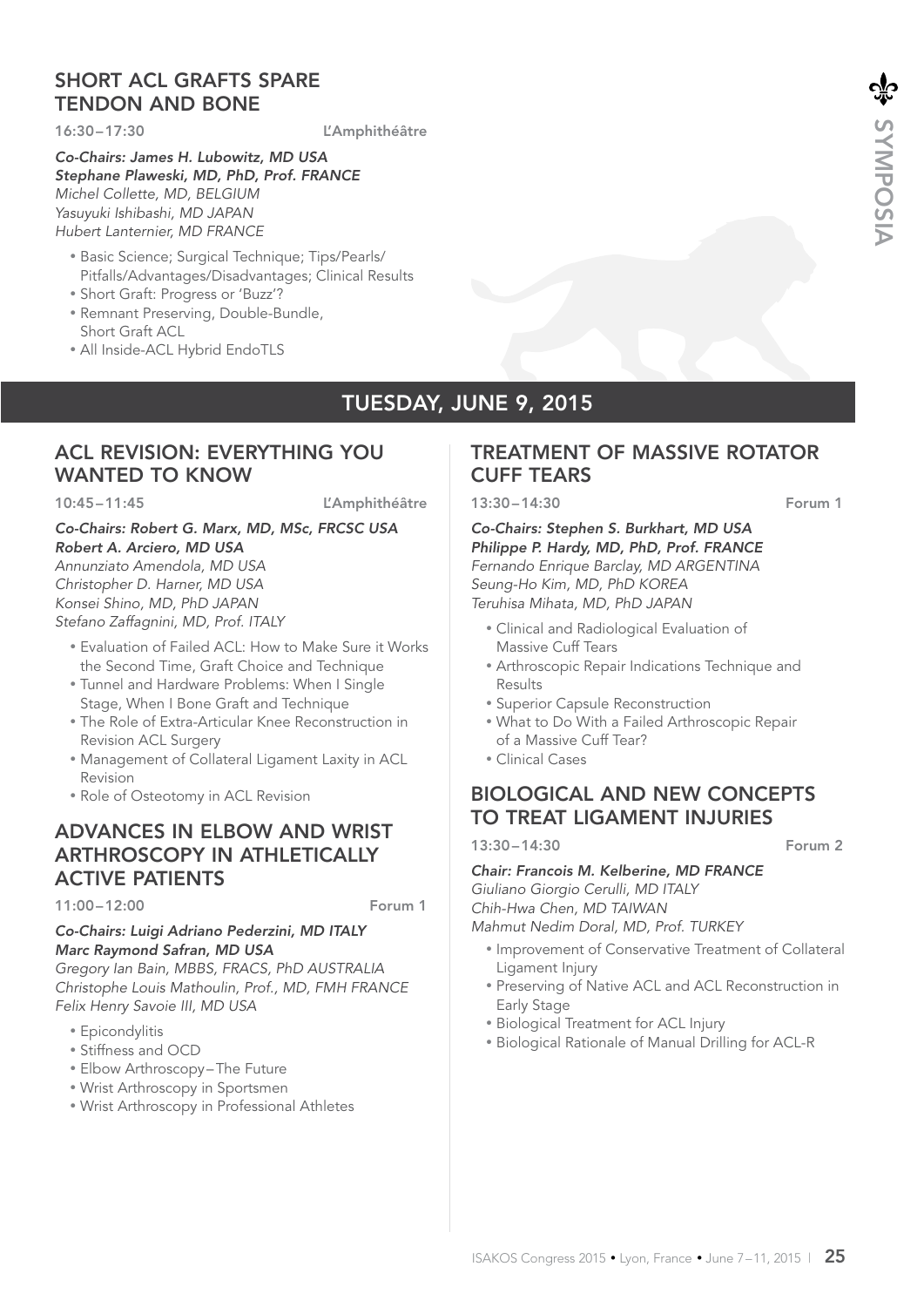# TUESDAY, JUNE 9, 2015 (CONT.)

# ADVANCES IN HIP ARTHROSCOPY: HIP CHONDRAL INJURY & ARTHROSCOPIC PROCEDURES

14:00 – 15:00 Forum 3

*Co-Chairs: Marc J. Philippon, MD, USA Nicolas Bonin, MD FRANCE Vikas Khanduja, MA, MBBS, MSc, FRCS, FRCS (Orth)* 

 *UNITED KINGDOM Frederic Laude, MD, FRANCE*

*Richard N. Villar, MA, MS, FRCS UNITED KINGDOM*

- Chondral Delamination: Fibrin +/- Fast T Fix
- Chondral Defect: Microfracture
- Chondral Defect: MACI
- Osteochondral Defect in Femoral Head: Mosaicplasty With MIS Approach
- Outcomes Following Hip Arthroscopy for **Osteoarthritis**

# CARTILAGE AND ACL INJURY

14:30 – 15:30 L'Amphithéâtre

*Co-Chairs: Alberto Gobbi, MD ITALY Chadwick C. Prodromos, MD USA Mats Brittberg, MD, PhD, Prof. SWEDEN Maurilio Marcacci, MD ITALY Norimasa Nakamura, MD, PhD JAPAN*

- ACL Primary Repair With Bone Marrow Stimulation and Growth Factors
- An Algorithm for the Treatment of ACL Tears Accompanied by Articular Cartilage Lesions or Arthrosis
- ACL Primary Repair With Bone Marrow Stimulation and Growth Factors
- Future Possibilities of Treatment with Stem Cells
- ACL Reconstruction and Large Cartilage Lesions, One or Two Step Procedures and the Use of Novel Scaffolds

# WEDNESDAY, JUNE 10, 2015

# MENISCUS SCAFFOLD OR ALLOGRAFTS? WHERE ARE WE IN 2015?

14:00-15:00 L'Amphithéâtre

#### *Co-Chairs: Joao Duarte Espregueira-Mendes, MD PhD PORTUGAL*

*Philippe Beaufils, MD FRANCE*

*Joan Carles Monllau, MD, PhD, Prof. SPAIN Hélder Miguel Duarte Pereira, MD PORTUGAL Nicolas Pujol, MD FRANCE Peter Verdonk, MD QATAR Stephano Zaffagnini, MD, Prof. ITALY*

- Biology and Biomechanics
- Allografts: Technique How to Limit Extrusion?
- Allografts: Long Term Outcomes
- Scaffolds: Outcomes and Complications
- Meniscectomy vs. Substitution
- Indications and Contraindications in 2015



# POSTERIOR SHOULDER INSTABILITY

14:00 – 15:00 Forum 1

*Chair: Pericles P. Papadopoulos, Prof. GREECE Philippe P. Hardy, MD, PhD, Prof. FRANCE Christian Gerhardt, MD GERMANY Kevin P. Shea, MD USA Hiroyuki Sugaya, MD JAPAN*

- Evaluation and Diagnosis of Posterior Shoulder Instability
- Arthroscopic Posterior Soft-Tissue Stabilization Labral Repair, Capsular Shift and RHAGL-Reconstruction
- Posterior Subluxation of the Shoulder in Young Athletes
- Failure of Treatment of Posterior GH Instability – Recurrrent MDI and Chronic Pain

# KNEE COLLATERAL LIGAMENTS

15:30 – 16:30 L'Amphithéâtre

#### *Robert F. LaPrade, MD, PhD USA*

*Marco Kawamura Demange, MD, PhD BRAZIL Reha N. Tandogan, MD, Prof. TURKEY Bruce C. Twaddle, Prof., MD, FRACS USA*

- Key Anatomy and Diagnosis of Collateral Injuries
- Case Example and Treatment of Acute MCL/Medial Knee Injuries
- Case Example and Treatment of Chronic Lateral Collateral Knee Injuries
- What Are the Outcomes for Medial and Lateral Collateral Injuries?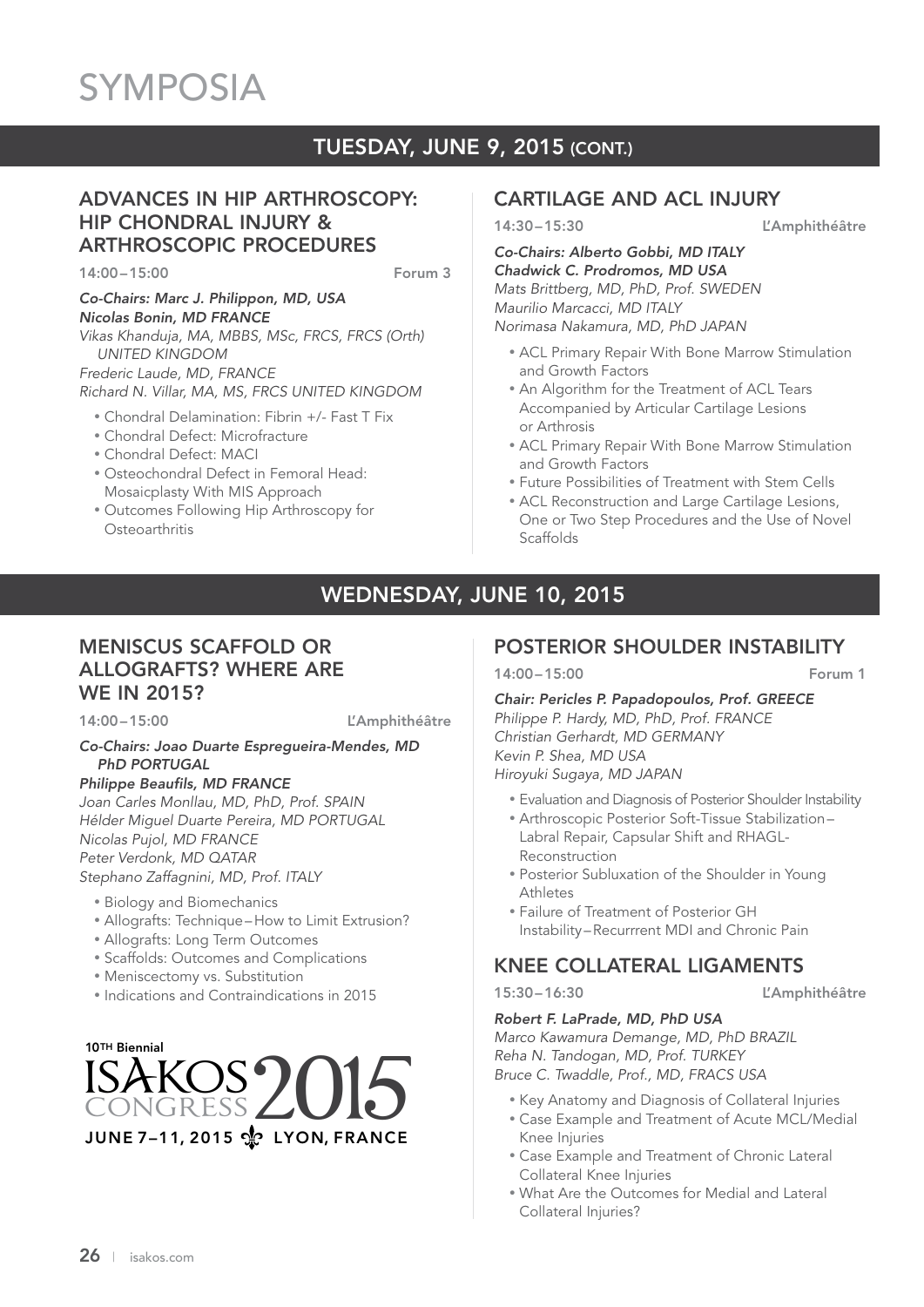# PRESERVING THE MENISCUS

15:30 – 16:30 Forum 3

#### *Co-Chairs: Roland Becker, MD, PhD, Prof. GERMANY Christopher D. Harner, MD USA Mustafa Karahan, Prof. TURKEY Peter T. Myers, MBBS, FRACS AUSTRALIA Jean Francois Potel, MD FRANCE*

- Basic Science of Meniscal Healing and Biomechanics
- Indication for Meniscus Repair
- Role of Biological Augmentation in Repair
- Root Tear Indications for Repair and Techniques
- Clinical Outcome After Meniscus Repair

# CRITICAL CONCEPTS IN ROTATOR CUFF REPAIR

16:30 – 17:30 Forum 1

# *Co-Chairs: Eiji Itoi, MD, PhD JAPAN*

*Felix Henry Savoie III, MD USA Stephen S. Burkhart, MD USA Emilio Calvo, MD, PhD, MBA SPAIN Andreas B. Imhoff, MD, Prof. GERMANY*

- Classification of RCT: How to Predict Success or Failure
- Deadman's Angle and Biomechanics of Fixation
- Biomechanics vs. Biology: What is the Perfect Compromise
- Revision RCR: How to Do it Better
- Options and Transfers in Irreparable Tears
- Clinical Cases

# THE UNHAPPY TKR PATIENT WHOSE X-RAY LOOKS FINE: CAN WE PREDICT, PREVENT AND TREAT

16:30 – 17:30 Forum 2

#### *Chair: Myles Raphael James Coolican, FRACS AUSTRALIA*

*Francesco Maria Benazzo, MD, Prof. ITALY Susanne Fuchs-Winkelmann, MD, Assoc. Prof. GERMANY*

*George Macheras, MD, PhD. GREECE*

*Willem Mare van der Merwe, MBChB, FCS, SA Ortho SOUTH AFRICA*

- Incidence, Aetiology of the "Well Done but Unhappy TKR." Tools to Measure Patient Satisfaction. Are They Valid, Reliable & Sensitive
- Psychological Factors. Can We Predict Who Will Be Unhappy? Can We Re-Program Them? Metal Allergies
- Function After TKR. How is it Measured and Why Are PDOM/Satisfaction Scores Different to Objective Scores
- Pain After TKR. Who Gets it and Why? Role of Psychological Factors. Can We Predict or Prevent?
- Management When We Decide Not to Operate and When We're Dealing with the Patient After Surgery. Role of Exercise and Evidence it Helps

# THURSDAY, JUNE 11, 2015

# ELITE ATHLETES: MANAGING INJURY, PATIENTS & TEAM

09:00-10:00 L'Amphithéâtre

#### *Chair: Marc Raymond Safran, MD,USA*

*John A. Bergfeld, MD USA Moises Cohen, MD, PhD, Prof. BRAZIL Lars Engebretsen, MD, PhD NORWAY Joao Alves Grangeiro Neto, MD, MS BRAZIL*

- Managing Injuries in Soccer as a Consultant
- Managing Injuries in NBA, NFL & MLB as a Team Physician
- Managing Injuries at the Olympics From the IOC Perspective
- Prevention of Injuries –The Brazilian Olympic Team Physician Perspective

# THE THROWING SHOULDER: WHERE ARE WE NOW?

09:30 – 10:30 Forum 1

#### *Chair: Stephen S. Burkhart, MD USA*

*James R. Andrews, MD USA Anthony A. Romeo, MD USA Daniel Adolfo Slullitel, MD, Prof. ARGENTINA Hiroyuki Sugaya, MD JAPAN*

- SLAP Lesions and Their Relationship to Pathomechanics: Do We Need a New SLAP Classification System?
- Indications and Technique for SLAP Repair
- Biceps Tenodesis: When Is It Indicated and How Do I Do It?
- When Does the Thrower Need Surgery, and Which Surgery Does He Need?
- Case Presentations